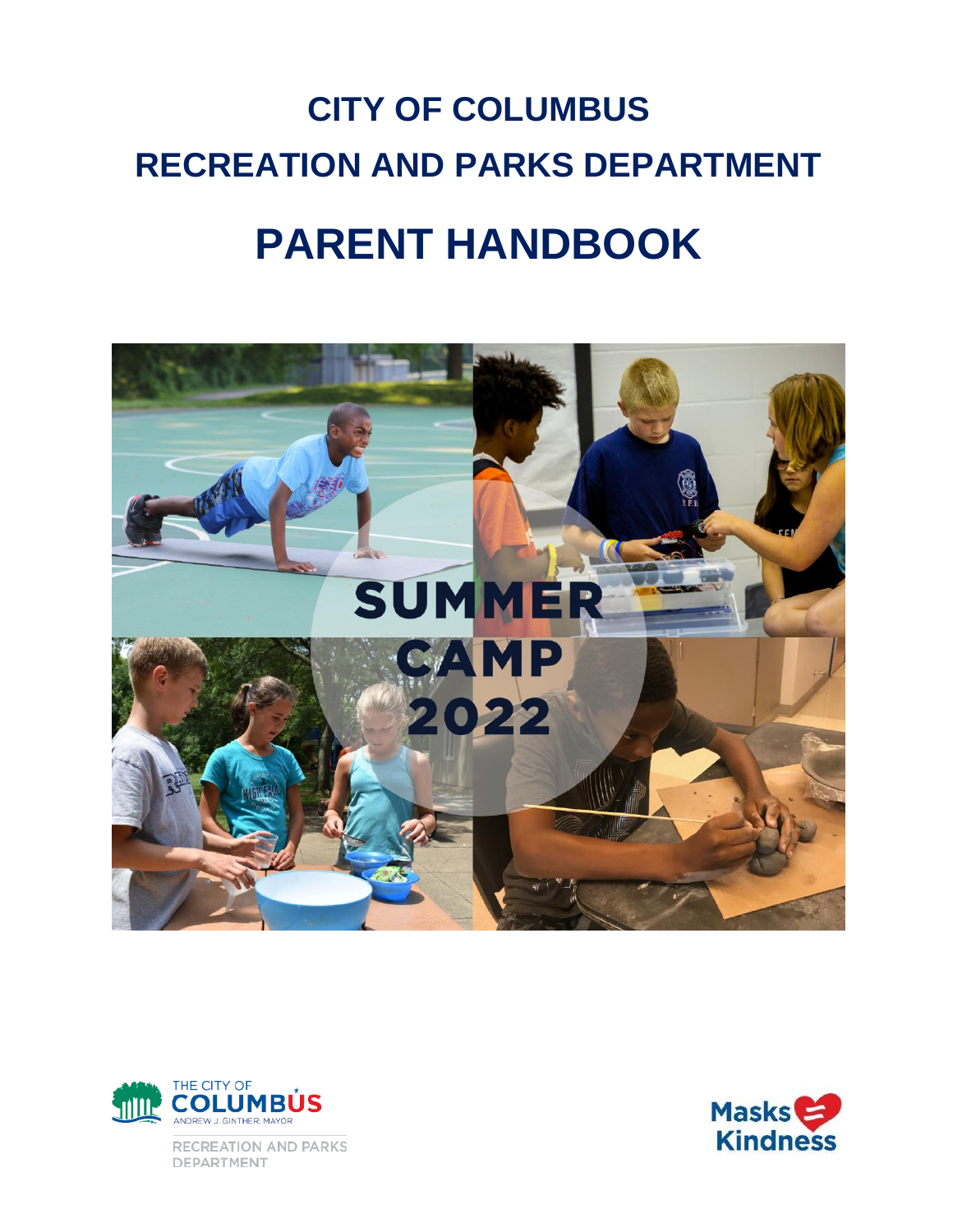#### **CONTENTS**

<span id="page-1-0"></span>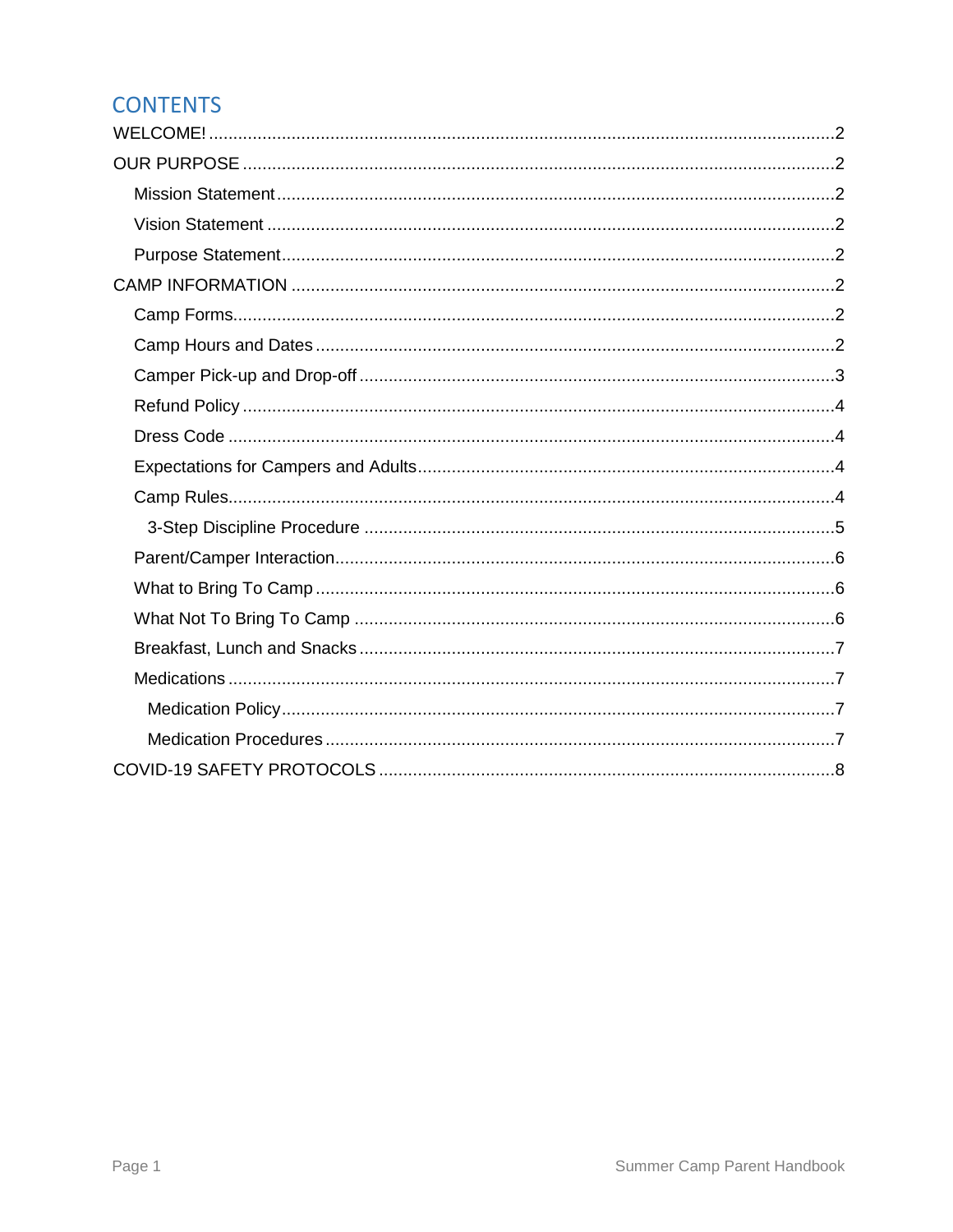



# WELCOME!

Thank you for choosing Columbus Recreation and Parks Department for your camper's summer destination for fun, adventure and exploration! We have a variety of activities planned to keep your camper engaged, including games, crafts, sports, arts and nature education. Please take a moment to read through the following information, and discuss it with your camper so everyone is prepared for a safe and fun summer. We look forward to providing a safe and positive experience for your camper!

# <span id="page-2-0"></span>OUR PURPOSE

#### <span id="page-2-1"></span>Mission Statement

We connect the people of our community through the power of nature, wellness and creativity.

#### <span id="page-2-2"></span>Vision Statement

A Socially Equitable City.

#### <span id="page-2-3"></span>Purpose Statement

To connect our community through recreational resources that enhance quality of life.

# <span id="page-2-4"></span>CAMP INFORMATION

#### <span id="page-2-5"></span>Camp Forms

Please fill out the forms online as soon as possible:

- Camper Information and Waiver Form: <https://www.emailmeform.com/builder/form/3e4alTqnKbZ53bWt9Ymabd>
- Ohio Department of Health Concussion Information Sheet Signature Page
- Lindsay's Law Signature Page

#### <span id="page-2-6"></span>Camp Hours and Dates

Campers may be dropped off no earlier than 7:30 a.m. and must be picked up by 6 p.m. Camp sessions are:

- Session 1: June 13-17 Session 5: July 11-15 • Session 2: June 21-24\* Session 6: July 18-22
- Session 3: June 27-July 1 Session 7: July 25-29
- Session 4: July 5-8\* Session 8: August 1-5

*\*All programs and centers will be closed Monday, June 20, and Monday, July 4, for the holiday.*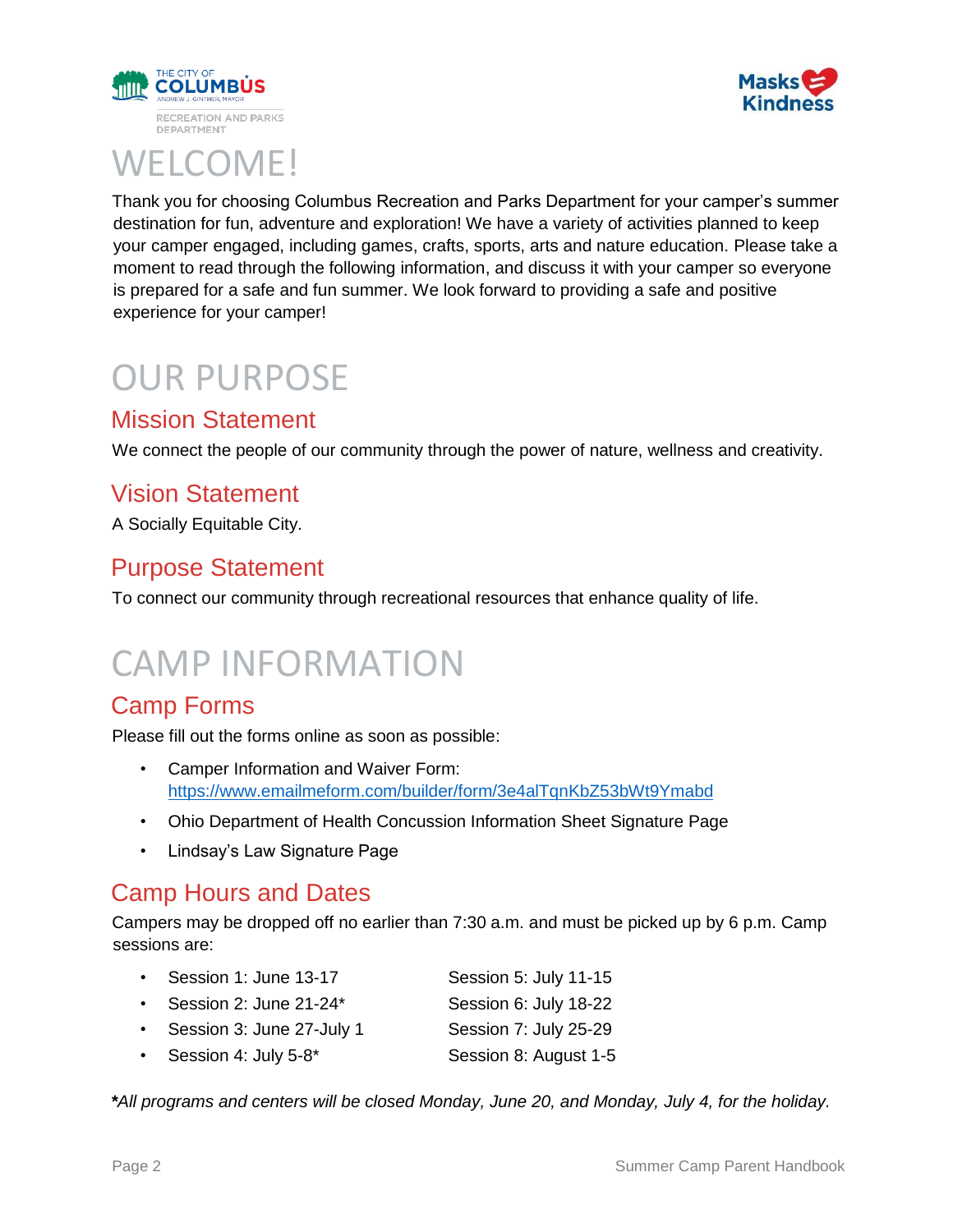



### <span id="page-3-0"></span>Camper Pick-up and Drop-off

#### **When You Arrive:**

- Campers must be signed in and out daily noting the time. Parent or guardian must physically come into the center/sign-in area.
- Campers will only be released to those adults listed on the Information and Waiver Form: parents, guardians, emergency contacts and Authorized Escort List.
- Anyone picking up a camper will be required to show identification.
- In case of custody issues, please provide documentation so the staff is informed and can be aware of any potential issues that may arise. All documentation will be kept confidential.
- Campers must be picked up by 6 p.m.

#### **Late Pick-Up Fees**

- **A late fee of \$10 will be charged for any camper picked up from 6-6:15 p.m. An additional \$1 will be charged for each minute after. This fee is per camper.**
- Late Fees must be paid before the camper can return to camp.
- Chronic late pick-ups may result in removal from the camp.
- Camp staff will make every attempt to contact the parents/guardians and the emergency contacts.
- If after one hour of no contact with parents, guardians or emergency contacts, Franklin County Children Services will be called to pick up the camper.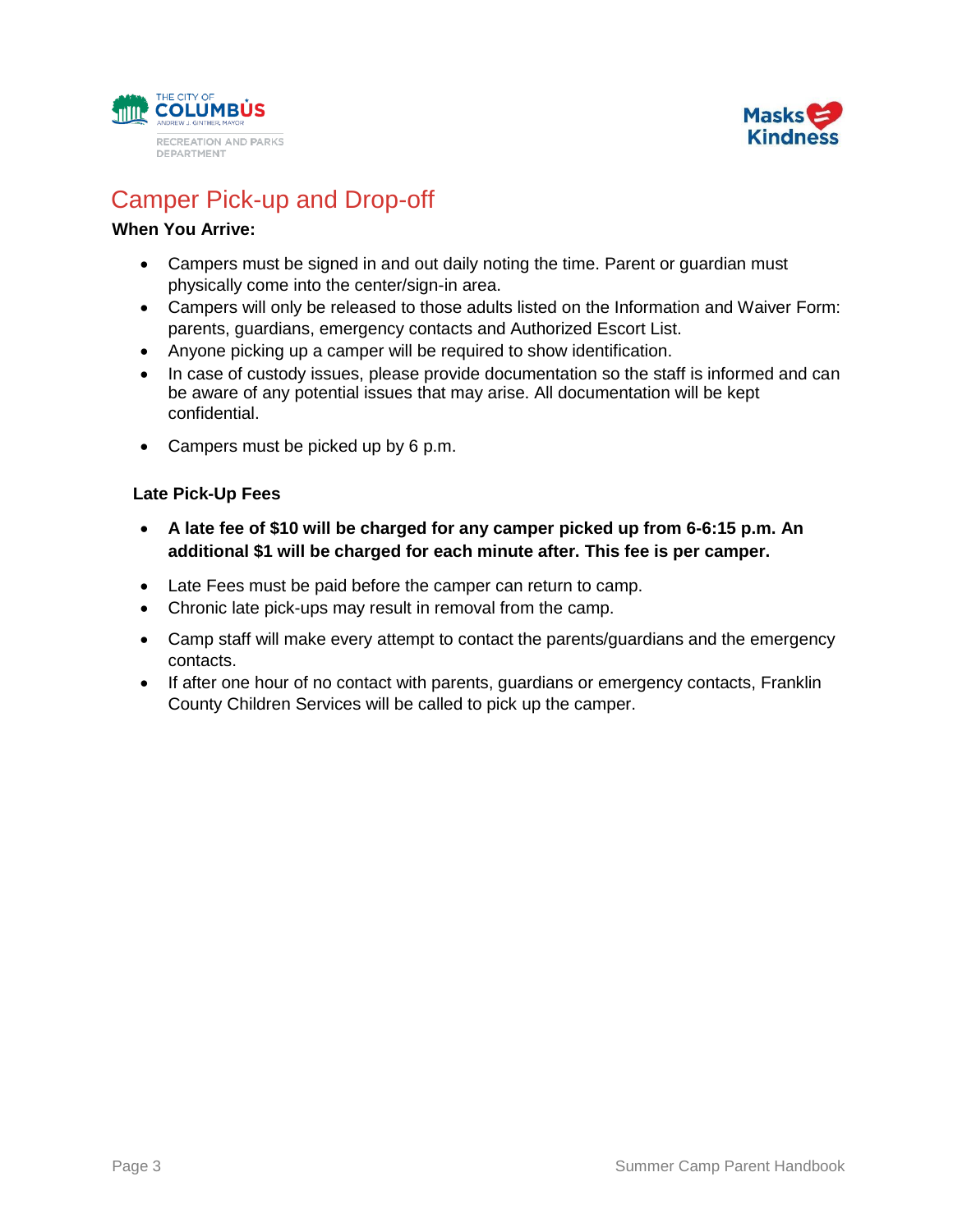



## <span id="page-4-0"></span>Refund Policy

To receive a refund, please email [ambrown@columbus.gov](mailto:ambrown@columbus.gov) with your request. You will be asked to provide a written request before the refund will be processed. Refunds requested between five and 10 business days prior to camp session will receive a 50 percent refund; requests received less than five business days prior to camp session will not receive a refund. Refunds take six to eight weeks to process. A \$15 processing fee will be assessed for each refund request. Note: \$10 deposit will not be refunded. The deposit can be transferred to another community recreation camp if requested by June 3.

#### <span id="page-4-1"></span>Dress Code

- Comfortable clothing that is appropriate for active play and approved for getting dirty. Campers will participate in physical activities so dresses and skirts are not recommended.
- Clothing that is appropriate for the day's weather. Campers may be outside on cool and hot days.
- Closed-toe shoes only; preferably sneakers. Sandals and flip-flops are not permitted.
- Pants and shorts must be worn at the natural waist. Shirts must reach the waistline, and shoulders must be covered. Short-shorts should be avoided.
- Clothing must be free of words, slogans or images that are inappropriate, including drugs, sex or alcohol, vulgar or offensive language, racially-charged or insensitive content, suggestive imagery, bias toward any group or individual, and symbols related to gangs/gang membership.

### <span id="page-4-2"></span>Expectations for Campers and Adults

- Campers need to participate in all activities.
- If your camper is not feeling well, please have him/her stay at home. If a camper becomes sick while at camp, they will be moved to an isolated area until they are picked up. Parents will be called to pick up the camper as soon as possible.
- Never leave your child(ren) until you have signed them in, and they have been received by camp staff.
- Parents must provide support in addressing their child's behavior.
- Please communicate with camp staff so that they can make this summer the best experience for your camper.

### <span id="page-4-3"></span>Camp Rules

**Every camper is expected to follow all camp rules.** Failure to follow these behavior guidelines will result in disciplinary action.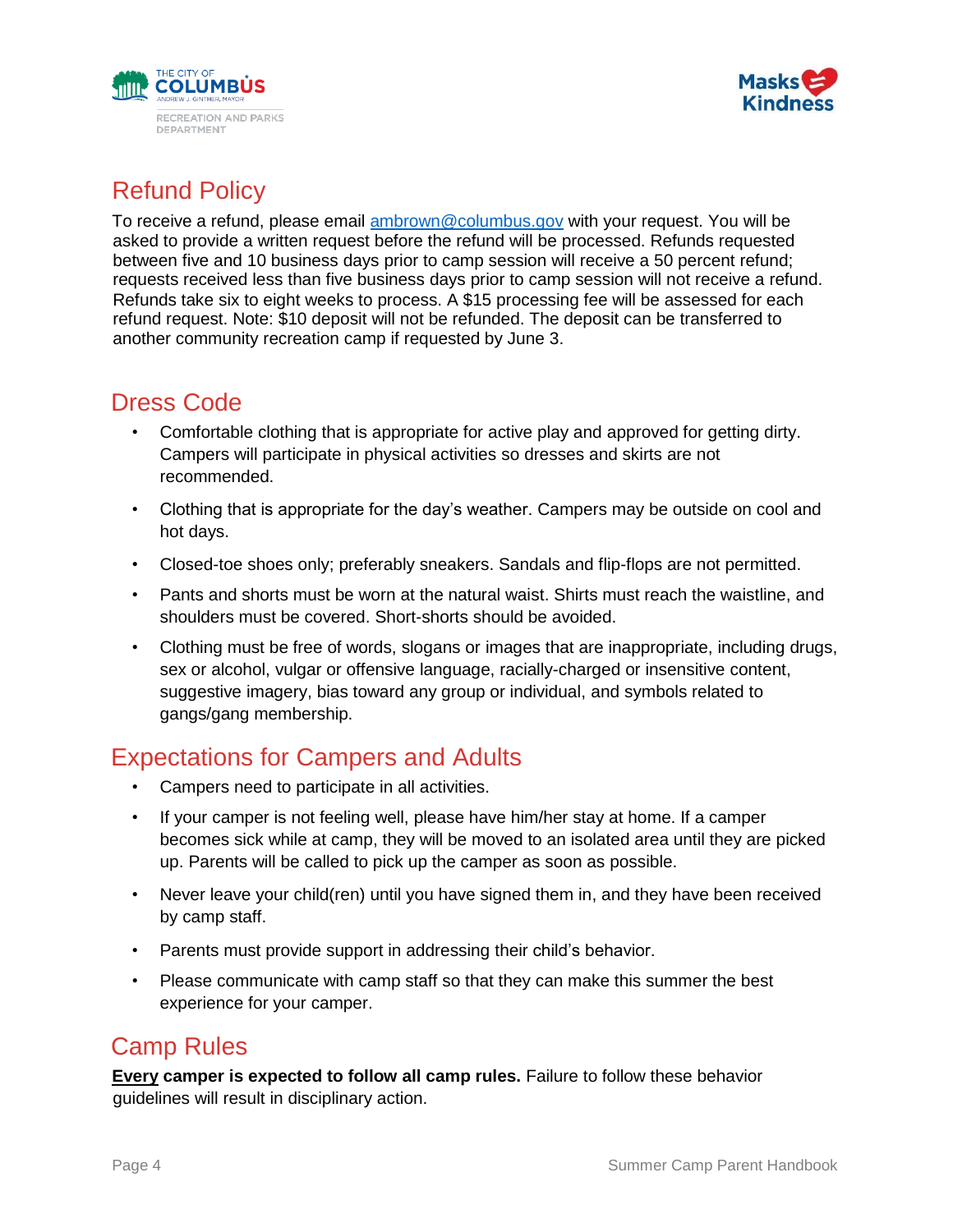



- Each camper will treat everyone at camp with respect and consideration. Intimidation, bullying, verbal, emotional or physical abuse, or destruction of property will not be tolerated.
- Physical aggression and sexual or suggestive behavior is not acceptable and will not be tolerated.
- Alcohol, illegal drugs, smoking or tobacco products, e-cigarettes or Juuls, matches, lighters, fireworks and other items that are deemed inappropriate are not permitted at camp. Weapons will not be tolerated. Weapons are any item that can cause physical harm including, but not limited to: knives, metal knuckles, nunchucks, guns, rifles or other firearms, as well as any object that can be used as a weapon. Weapon and drug/smoking paraphernalia are not permitted.
- Stealing of any kind will be not be tolerated.
- Camper attire must be camp-appropriate. Clothing that is soiled, torn, revealing or displays inappropriate slogans or message cannot be worn. Pants must be worn at the natural waist (no sagging).
- Cussing, swearing and inappropriate language is not acceptable and will not be tolerated.
- For safety reasons, campers must stay with their group at all times.

#### <span id="page-5-0"></span>3-Step Discipline Procedure

Campers failing to follow the rules and regulations will be subject to our 3-Step Discipline Procedure as outlined below.

- 1. Verbal warning with parent/guardian notification (documented)
- 2. Written warning to both participant and parent/guardian
- 3. Conference with participant and parent/guardian

If the camper fails to comply with camp rules and regulations and the 3-Step Discipline Procedure has been implemented, the camper can be suspended from that camp as well as all other Columbus Recreation and Parks Department Summer Programs for the remainder of the summer. If a camper is suspended from a summer program, they must have a parent or guardian pick them up immediately.

Refunds will not be given for campers who are sent home for disciplinary reasons.

Each camp director reserves the right to suspend any camper without implementing the 3-Step Discipline Procedure if he/she feels the offense is a threat to the health, safety or wellbeing of any camper or staff member.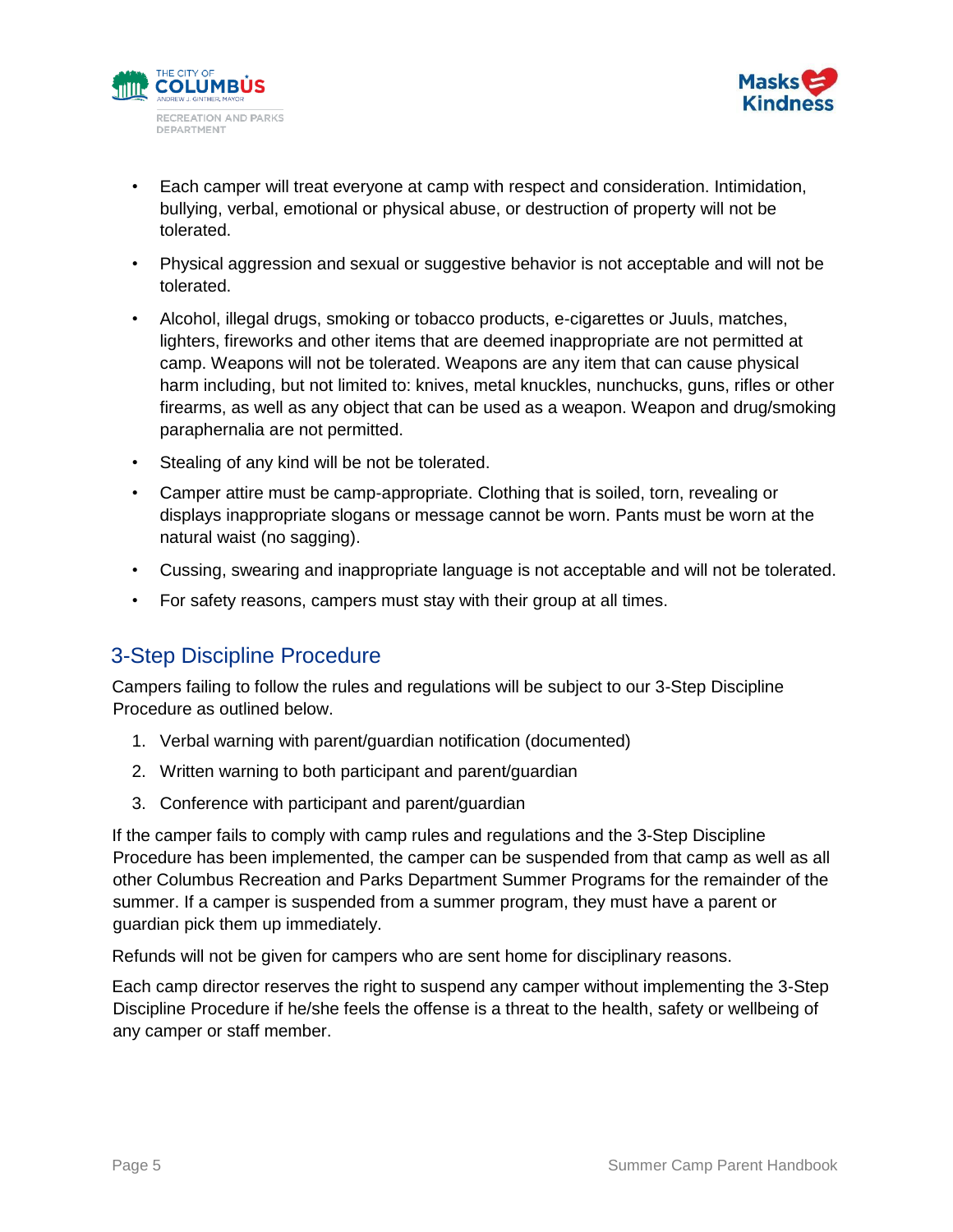



#### <span id="page-6-0"></span>Parent/Camper Interaction

Parents must notify staff of any altercations between campers so they can handle the situation. Parents are not to approach or attempt to discipline campers other than their own.

### <span id="page-6-1"></span>What to Bring To Camp

- Bag or backpack to keep personal items (please label on the inside)
- Sunblock (please apply before your child arrives at camp)

#### <span id="page-6-2"></span>What Not To Bring To Camp

- Items of value, including money
- Weapons of any kind (see camp rules)
- Digital devices phones, tablets, smart watches, fitness trackers, hand-held gaming devices, etc.
- Glass containers

Camp staff is not responsible for any lost or stolen items.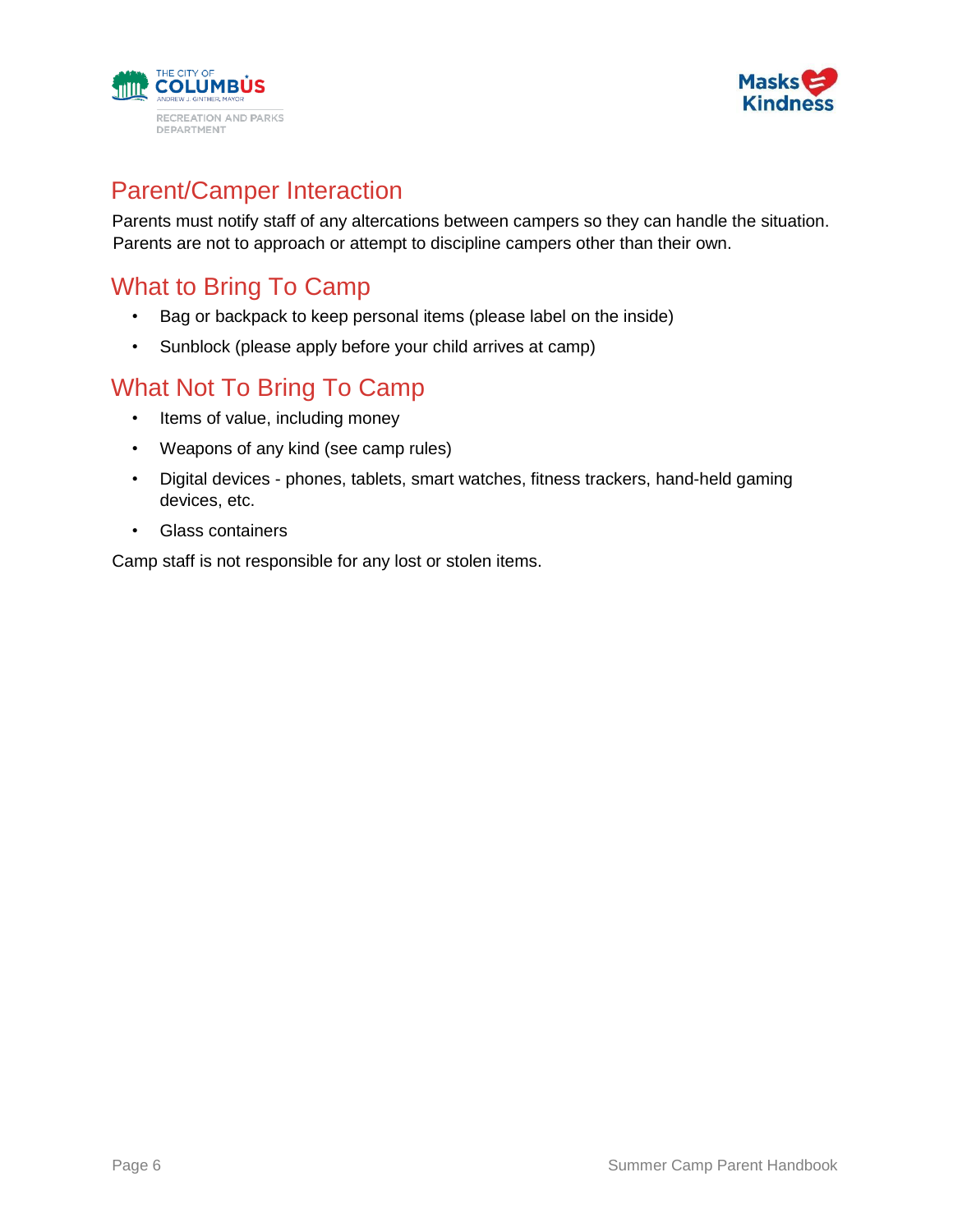



## <span id="page-7-0"></span>Breakfast, Lunch and Snacks

Campers will be provided breakfast only if they arrive by the designated breakfast time.

- Lunch will be provided through the *Go, Lunch!* program.
- Snacks will be provided.
- All meals provided by the City will be free of peanuts, tree nuts and pork. Meat items are turkey-based.
- Menus will be posted at the check-in area. Your child may choose to pack meals, however, refrigeration will not be provided.
- If your child has a food allergy, please notify staff as we cannot control what other campers pack for their lunches/snacks.

*Please note: Tennis camps do not provide meals. Please pack lunch and snacks for your camper. Refrigeration is not available.*

#### <span id="page-7-1"></span>**Medications**

#### <span id="page-7-2"></span>Medication Policy

Columbus Recreation and Parks Department staff shall not administer medication to participants. All medication taken by participants shall be self-administered, and no resident taking regular medication shall be registered in our programs unless the resident is capable of taking his/her own medications, or a parent/nurse/guardian is available to administer the medication.

Staff may:

- 1. Remind the participant when to take medication, and watch to ensure that directions on the container are followed.
- 2. Assist a participant in the self-administration of the medication by taking the medication from the area where it is stored and handing it to the participant.

#### <span id="page-7-3"></span>Medication Procedures

- Parents will provide all medication for the registered session to an on-site staff member, in the original container with the directions for dosage clearly written on the container.
- Medication will be kept in a locked container in a central location.
- A daily medication log will be kept with the following information:
	- o Participant's name, medication and dosage.
	- $\circ$  Total amount of medication available at the start of the day and total amount available at the end of the day.